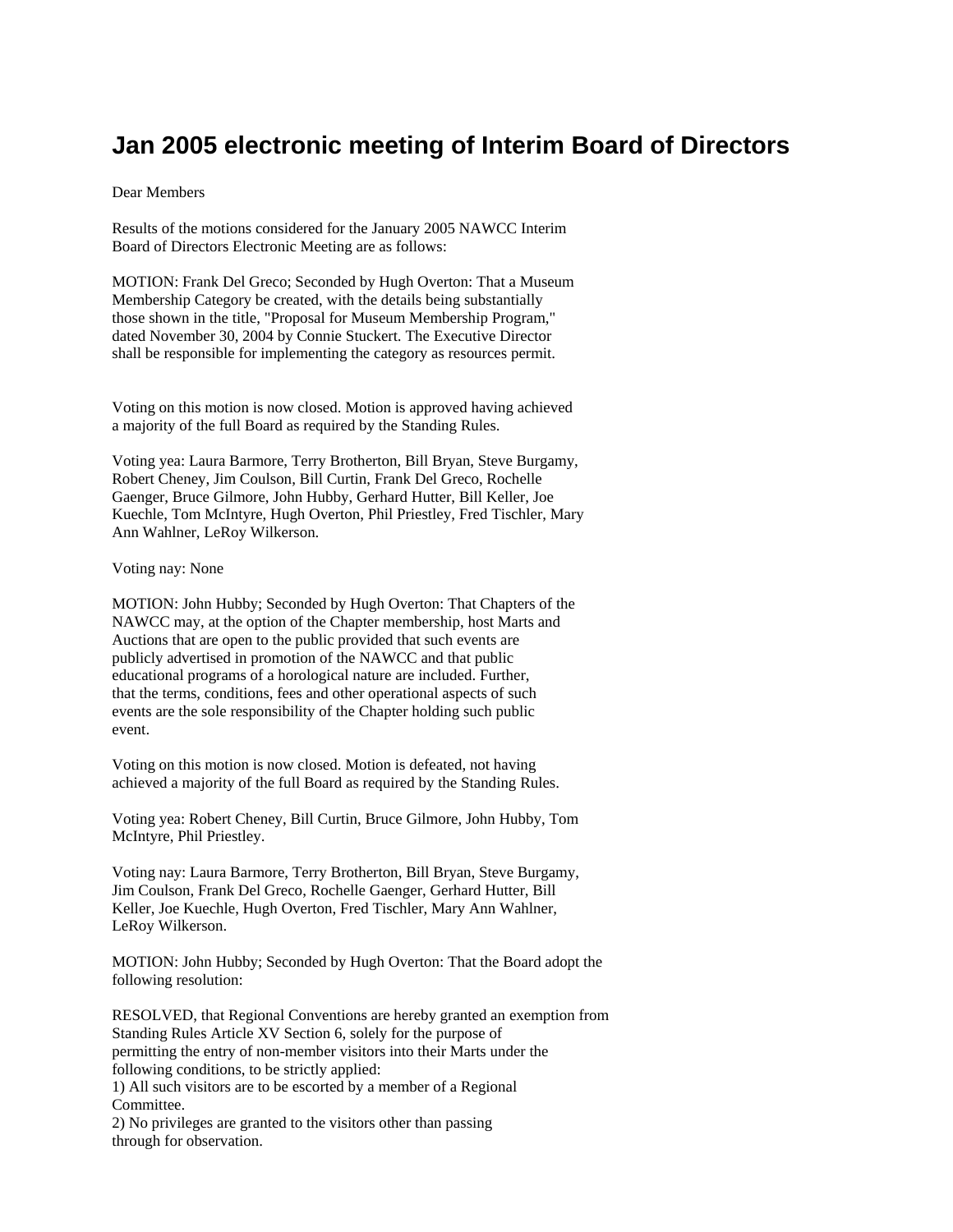3) Such visits are to be incorporated as part of the public educational program of the Regional. 4) Membership in the NAWCC will be offered to all such visitors.

Further, that the Convention Committee will be responsible to prepare written procedures for inclusion in the Convention Handbook.

Voting on this motion is now closed. Motion is defeated, not having achieved a 2/3 majority of the full Board as required by the Standing Rules.

Voting yea: Terry Brotherton, Bill Bryan, Robert Cheney, Bill Curtin, John Hubby, Tom McIntyre, Phil Priestley, Mary Ann Wahlner, LeRoy Wilkerson.

Voting nay: Laura Barmore, Steve Burgamy, Jim Coulson, Frank Del Greco, Rochelle Gaenger, Bruce Gilmore, Gerhard Hutter, Bill Keller, Joe Kuechle, Hugh Overton, Fred Tischler.

MOTION: John Hubby; Seconded by Hugh Overton: That the Board adopt the following resolution:

Resolved, that unless otherwise restricted in the Standing Rules, the Board hereby authorize the Executive Director, in consultation with the Finance Committee, to manage and utilize all accumulated investment income and current investment income as received, to support operational needs within the directives and purposes of each of the following restricted funds:

1) The National Watch and Clock Museum Endowment Fund.

2) The Library and Research Center Endowment Fund.

3) The Museum and Library Investment Fund.

Further, that Article XII Section 6(a), 6(c), and 6(d) of the Standing Rules shall be amended to reflect the intent of this resolution, and that the Executive Director shall report the status of such use of investment income on a monthly basis in the regular investment fund reports.

The proposed amended Standing Rule may be found on the following URL: http://members.aol.com:/Pastimes98/NAWCC/Section6.pdf.

Voting on this motion is now closed. Motion is defeated, not having achieved a 2/3 majority of the full Board as required by the Standing Rules.

Voting yea: Terry Brotherton, Bill Bryan, Steve Burgamy, Bill Curtin, Frank Del Greco, Rochelle Gaenger, John Hubby, Joe Kuechle, Tom McIntyre, Hugh Overton, Phil Priestley, Mary Ann Wahlner.

Voting nay: Laura Barmore, Robert Cheney, Jim Coulson, Bruce Gilmore, Gerhard Hutter, Bill Keller, Fred Tischler, LeRoy Wilkerson.

MOTION: Hugh Overton; Seconded by Bill Bryan: That the Minutes of the Dec 3-5, 2004 meeting of the Interim Board be approved as distributed Wednesday, December 22, 2004.

Voting on this motion is now closed. Motion is approved.